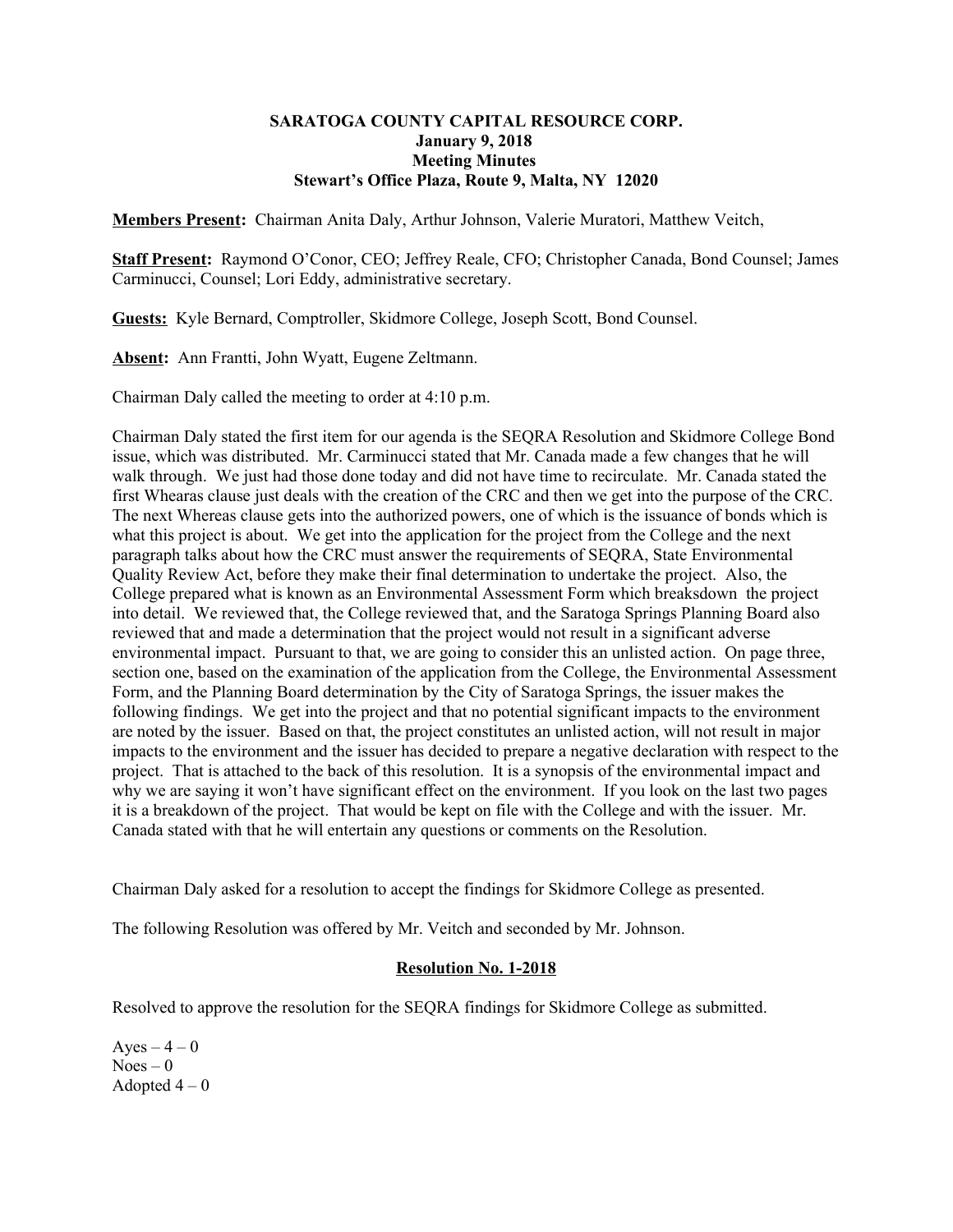Mr. Canada stated next is the Bond Resolution. A lot of this is the same as the SEQRA Resolution. On page two, the second Whereas Clause talks about the Board adopting an inducement resolution on December  $4<sup>th</sup>$ . The next paragraph gets into SEQRA and the resolution that was just adopted by the Board. The next one is the issuer now wants to issue its revenue bonds for the Skidmore project. The issuer and the College will enter into a loan agreement, the proposals of which will be provided to the College to finance the project and the College agrees to make loan payments to pay debt service on the bonds. The next paragraph talks about the pledge of assignment under which the issuer will assign its servicing rights in the loan agreement to the Trustee as security for the bonds. In connection with the marketing of some of the bonds, the issuer will enter into a bond purchase agreement and a preliminary official statement and a preliminary offering document and a final official statement. On page four, the bonds will be issued in book entry form, the issuer will need to execute certain documents in connection with the interest on the bonds being tax exempt. The Issuer will need to file an 8038 which is called the Information Return in this case, with the IRS. The next Whereas Clause on final page four, defines authorized officers, being the Chairperson, Vice Chair, or Chief Executive Officer. In this case, those individuals will be able to sign different documents for this transaction, execute the bonds, etc. On page five, in section one, the issuer determines by virtue of the certificate of incorporation, has the representative power in the Act, to go forward with this project. It is a desire in the public interest to do this transaction to issue the bonds. Section D, the members, directors and officers will not have personal liability under this Bond Resolution nor will the bonds be a debt of the State of New York or Saratoga County. In section two, the issuer authorizes officers to determine the form and substance of the bonds, to enter into the bond purchase agreement, and to determine the bond details under a certificate of determination and to enter into various documents including an arbitrage certificate as part of the tax information he quoted previously. In section three, the issuer delegates the authorized officers the power to approve the form and substance of the loan agreement and the underlying documents. The issuer is authorized to issue the bonds in a principal not to exceed \$45,000,000. The College will pay the administrative fee to the issuer, in this case \$100,000. Section five, the issuer delegates the authority to deem the preliminary offering document or the final offering document final. Then there is wording that the authorized officer is to execute and deliver the issuer documents, to affix the seal on documents and any other documents that need to be executed in connection with this financing. Mr. Canada stated that is the general synopsis of the document. Chairman Daly asked if there were any further questions. Mr. Scott stated the only thing he would add to what Mr. Canada said is that these are special obligation bonds, they are not bonds of the County and certainly there is no personal liability on the part of the members.

Chairman Daly asked for a motion to move forward the bond Resolution in favor of the Skidmore College Project as presented.

The following resolution was offered by Ms. Muratori and seconded by Mr. Veitch.

### **Resolution No. 2-2018**

Resolved to approve the Resolution for the bond financing for the Skidmore College project as submitted.

Ayes  $-4-0$  $Noes - 0$ Adopted  $4-0$ 

Mr. Carminucci stated he sent a proposed resolution to County Attorney Steve Dorsey for the Board of Supervisors to take action on the  $16<sup>th</sup>$ .

Mr. Bernard thanked the Board and was excused from the meeting.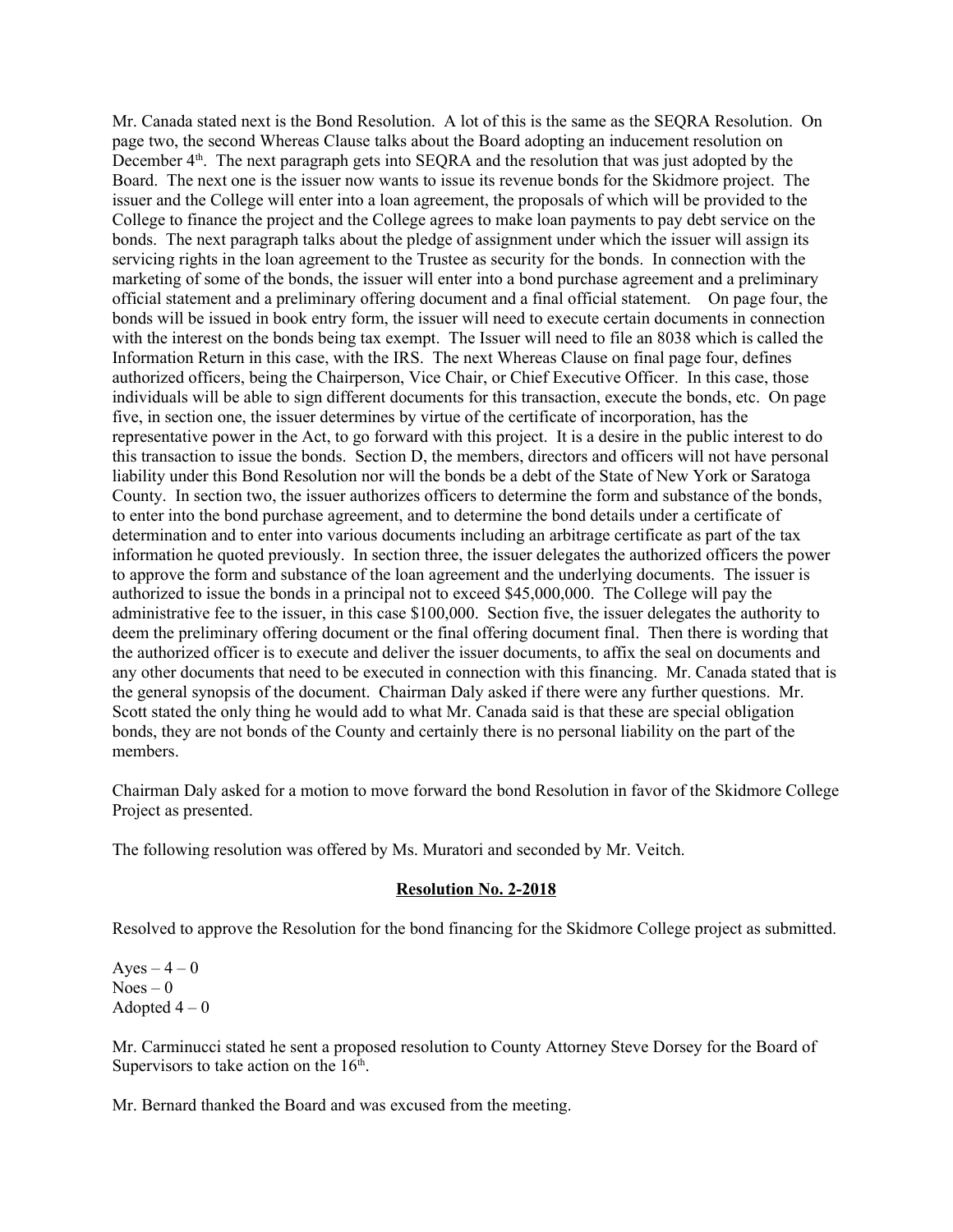# **Approval of the December 4, 2017 meeting minutes:**

Chairman Daly asked for a motion to approve the minutes of the December 4, 2017 meeting minutes. The motion to approve the minutes was made by Mr. Johnson and seconded by Mr. Veitch. There was no further discussion. All board members voted in favor.

Chairman Daly stated the next agenda item is appointment of officers for the Capital Resource Corporation. She did not hear of any interest in changes to the Board as it stands now. She is putting forth the same positions that we have had in the past. Chairman Daly is willing stay on as Chair, Mr. Johnson is willing to stay on as Vice Chair and Secretary and John Wyatt as Treasurer.

The following resolution was offered by Mr. Veitch and seconded by Ms. Muratori:

# **Resolution No. 3-2018**

Resolved to appoint the officers of the Capital Resource Corporation as follows:

- a) Chairman Anita Daly
- b) Vice Chairman and Secretary Arthur Johnson
- c) Treasurer John Wyatt

Ayes  $-4$  $Noes - 0$ Adopted  $4-0$ 

Chairman Daly then discussed the reappointment of the board members to the Committee Assignments as stated below.

The following resolution was offered by Mr. Johnson and seconded by Mr. Veitch:

## **Resolution No. 4-2018**

Resolved to appoint the members of the Committee Assignments of the Capital Resource Corporation as follows:

- a) Audit Committee: Johnson (Chairman), Zeltmann, Wyatt, Veitch;
- b) Governance: Muratori (Chairman), Zeltmann, Johnson and Veitch;
- c) Investment: Wyatt (Chairman), Johnson, Zeltmann, Frantti;
- d) Finance: All board members.

Chairman Daly stated that Board Evaluation forms are to be completed. Mr. O'Conor brought some copies for everyone to fill out and return to him at the end of the meeting.

Chairman Daly stated we need to re-approve our policies. Mr. O'Conor stated the only policy that had any chang was internal controls. He drafted a change that is not dramatically different from what our practice has been in previous years. One of the changes is that Mr. Reale and himself will review all invoices. Also, Mr. Reale has been getting a duplicate of bank statements from himself, but going forward, Mr. Reale access bank information online. Mr. Reale questioned if the online banking was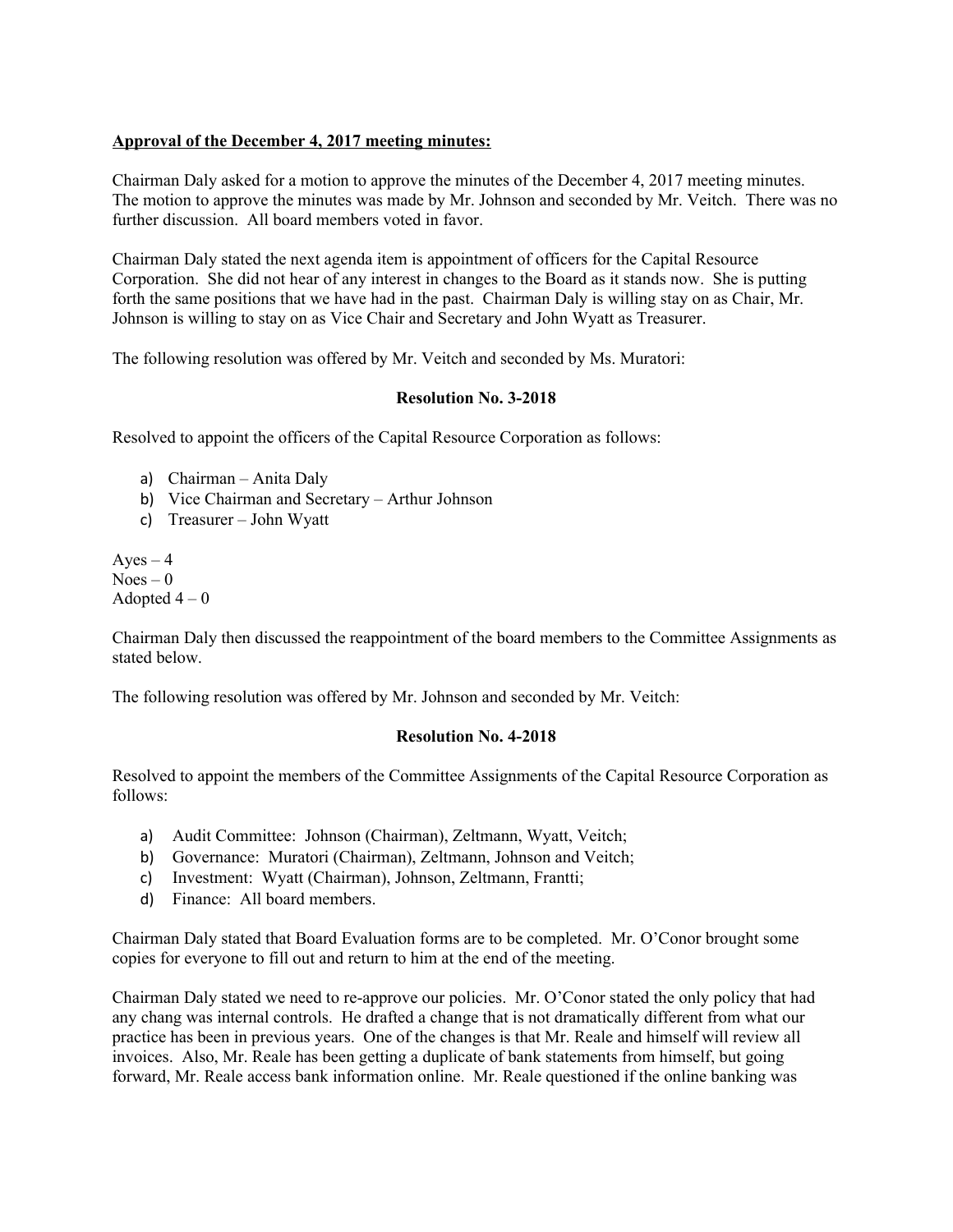going to be view only. Mr. O'Conor stated yes. Mr. O'Conor stated he recommends re-approval of the policies, including the changes to the internal controls as follows:

Chairman Daly asked for a motion to re-approve these policies.

The following resolution was offered by Mr. Veitch and seconded by Mr. Johnson:

### **Resolution No. 5-2018**

Resolved to re-approve the following policies:

- a) By-laws
- b) Ethics Code
- c) Investment Policy
- d) Mission Statement
- e) Procurement Policy
- f) Property Disposition Policy
- g) Whistle Blower Policy
- h) Conflict of Interest Policy

 $Ayes - 4$  $Noes - 0$ Adopted  $4-0$ 

Mr. O'Conor stated the following are the recommended changes to the Internal Controls/Financial Management Statement Policy.

"Checks received are deposited to the organizations sole deposit account either by the CEO or CFO. Wire transfers are received for bond closings. The CEO and CFO are informed of the deposit and enter the information into the bank ledger and a spreadsheet. The CEO receives statements from the bank, duplicates of which are provided to the CFO.

In regard to disbursements, the Treasurer, Chairman, Vice Chairman, and CEO are authorized signers on the bank account. Two signatures are required on all checks. Submitted vouchers and invoices are reviewed by the CEO. Those submitted by the CEO are reviewed by the CFO.

All payments are either authorized by the board, or made under contracts approved by the board. At every board meeting, a detailed report of all receipts and expenditures is presented to the board, as well as a period end balance sheet and budget to actual results".

Chairman Daly asked for a motion to approve the Internal Controls/Financial Management Statement policy as amended dated December 31 2017.

The following resolution was offered by Mr. Veitch and seconded by Mr. Johnson:

### **Resolution No. 6-2018**

Resolved to re-approve the Internal Controls/Financial Management Policy as presented.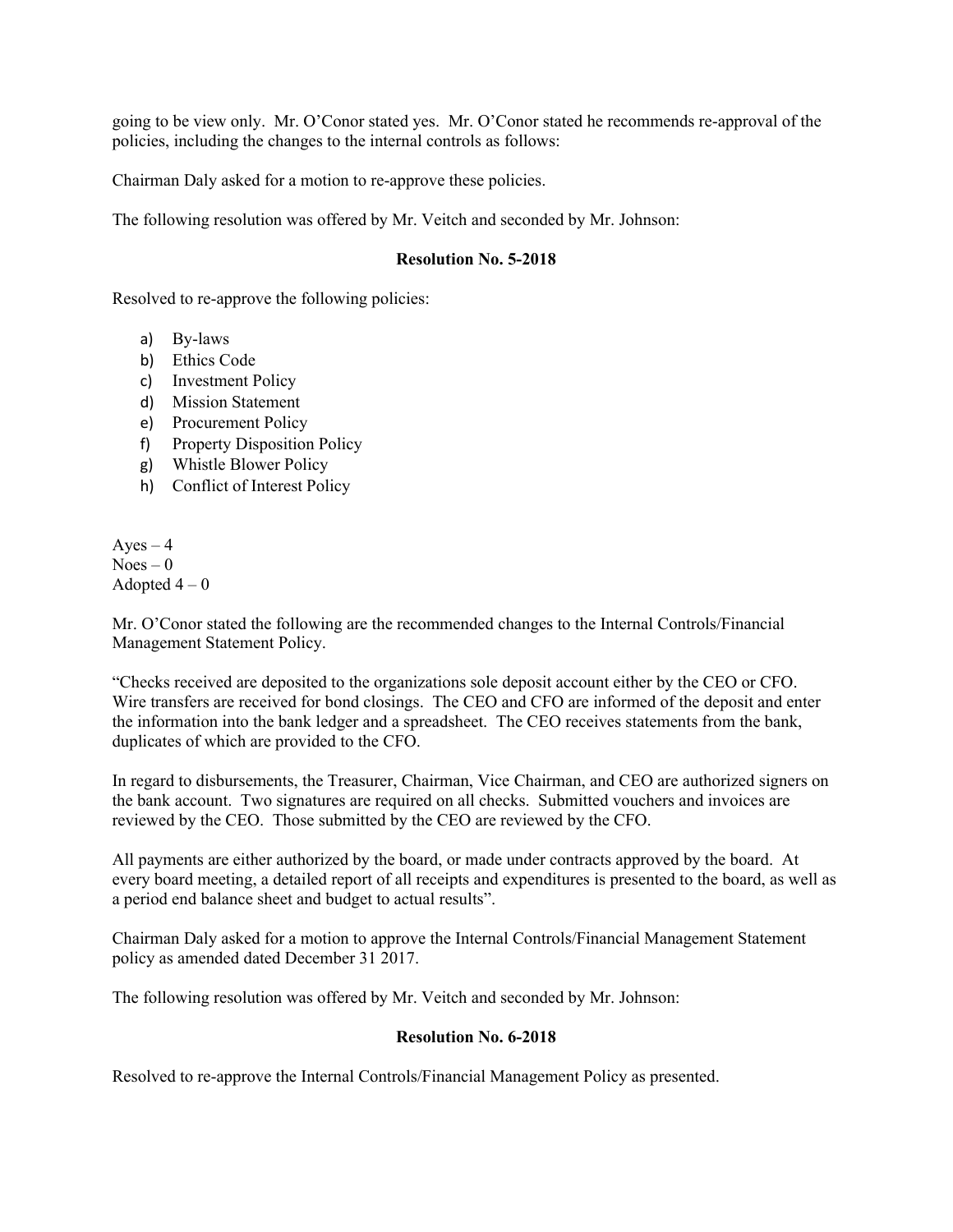$Ayes - 4$  $Noes - 0$ Adopted  $4-0$ 

## **Review of the Financial and Budget Reports as of December 31, 2017:**

Mr. Reale stated the first item is the balance sheet. Cash on hand as of December 31, 2017 is \$518,062.22. Chairman Daly questioned if that was with the apartment closing in there? Mr. O'Conor stated yews and Trinity Health Partners. Mr. Reale asked if there were any questions on the balance sheet. Mr. Reale stated the next item is our year-end budget. We had total revenues of \$325,389.15. Total expenditures for the year was \$57,379.50 for a gain of \$268,009.65. Mr. Reale asked if there were any questions on the budget. Mr. Reale stated the last page is the transactions for the year.

Chairman Daly asked for a motion to approve the Financial and Budget Reports as of December 31, 2017. The motion to approve the reports was made by Ms. Muratori and seconded by Mr. Veitch. There was no further discussion. All board members voted in favor.

Chairman Daly stated the next agenda item is invoices for approval as follows: Lori Eddy, Secretarial Services \$550.00; Jeffrey Reale, CFO services \$500.00; Lemery Greisler, Counsel Services (to be submitted at a later date); Saratoga County Chamber of Commerce membership dues \$435.00; Chamber of Southern Saratoga County Membership dues \$308.00; and Center for Economic Growth membership dues \$5,000.00.

Chairman Daly stated regarding the Center for Economic Growth membership dues of \$5,000.00, she would ask the Board to hold on that. She has not had a chance to converse with the other Boards to see what their participation is going to be, if any, so before we move ahead with that she would suggest making sure we are partners in something. Chairman Daly asked Mr. O'Conor if we have heard from them? Mr. O'Conor stated no, he has only received an invoice. Chairman Daly asked for a motion to approve the invoices with the exception of Lemery Greisler (to be submitted at a later date) and the Center for Economic Growth membership dues \$5,000.00. The motion to approve the invoices was made by Mr. Johnson and seconded by Mr. Veitch. There was no further discussion. All board members voted in favor.

Chairman Daly stated the next agenda item is Legal Counsel Retainer Agreement. Mr. O'Conor stated he did not know if the Retainer Agreement has to be renewed on an annual basis such as our other contracts. Mr. Carminucci stated it was intended to run until terminated.

Mr. O'Conor stated in regard to insurance policy renewals, these items generally come up between this meeting and our meeting in April. We don't want our insurance policies to lapse, so if the Board and Counsel agree, when those policy renewals come in and if they are within the budget that we have appropriated for them, he would like authorization from the Board to pay the premiums. Chairman Daly asked if we had factored in an increase for those? Mr. O'Conor stated he did. He stated he believes the premiums from 2016 to 2017 are virtually identical. There was very little increase. In 2017 he sent out a proposal to get other quotes and our current insurance carrier was the lowest. Chairman Daly questioned what those companies were? Mr. Reale stated you have Great American Insurance and Philadelphia Insurance. Mr. O'Conor stated the agency is Marshall and Sterling Insurance. Mr. O'Conor stated there are two policies that come up in February and one in March. Mr. Reale stated you budgeted \$3,200.00 for 2018. The motion to approve the payment of the Insurance Policy renewal invoices within the budget limits previously established in the 2018 budget was made by Mr. Johnson and seconded by Ms. Muratori. There was no further discussion. All board members voted in favor.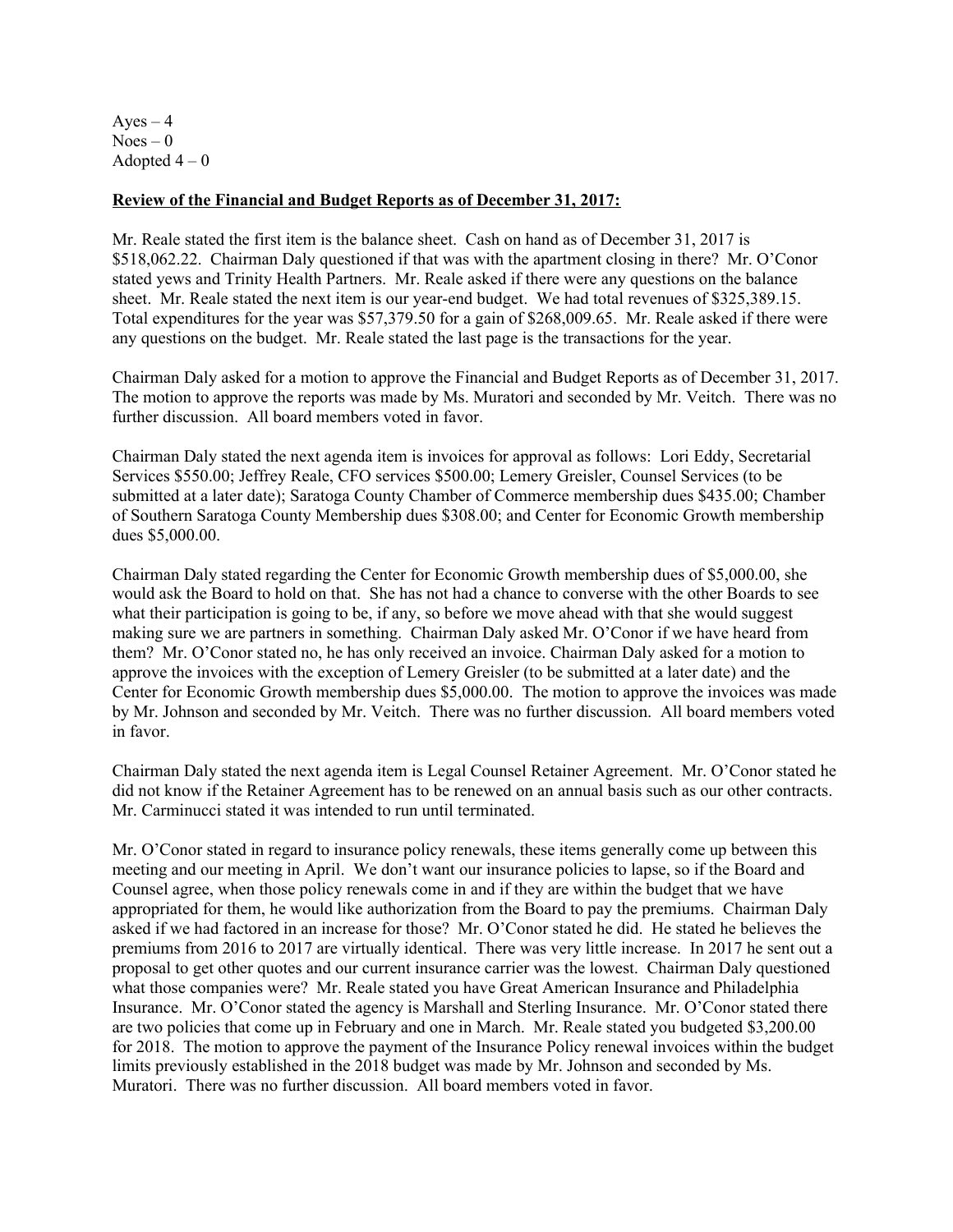Chairman Daly asked for a discussion on the next agenda item, Annual Audit preparation. Mr. O'Conor stated we have just about all documentation ready. We are waiting for one confirmation from Saratoga Hospital as to the balances of their bond issues as of December  $31<sup>st</sup>$ .

Chairman Daly stated the date for the next Audit Committee meeting is March  $20<sup>th</sup>$ .

Chairman Daly stated in other business, our membership with NYSAC has allowed us the opportunity to have a booth at their conference, which she politely declined. However, they are featuring us as a Gold Sponsor to the Conference and anyone who is here can attend the Conference as a part of the fee that we have paid. She would ask if you would like to go to please let her know. Chairman Daly stated to Mr. O'Conor that they have requested some information, such as what is on our brochure. Regarding the new website, Mr. O'Conor stated the only thing WebInstinct is waiting for to finalize the website, are images from Grammercy. Chairman Daly questioned what is the domain address? Mr. O'Conor stated it is saratogacapialesource.org.

Chairman Daly stated the Chamber has a dinner on January  $25<sup>th</sup>$  and if any board member would like to attend that does not already have a ticket to the dinner, she would be more than happy to entertain the option of us buying a ticket.

Chairman Daly stated there is a press release going out on today's application approval. The idea is not only to talk about the Skidmore College project but to also put the word back out there again about who we are and what we are and the service we have to offer.

Chairman Daly stated the next scheduled meeting is Tuesday, April 24<sup>th</sup>.

A motion to adjourn was made by Mr. Veitch, seconded by Mr. Johnson. All were in favor and the meeting was adjourned at 5:00 p.m.

Respectfully submitted,

Lori A. Eddy, Administrative Secretary

Approved \_\_\_\_\_\_\_\_\_\_\_\_\_\_\_\_\_\_\_\_\_\_\_\_\_\_\_\_\_\_\_\_\_\_ Date \_\_\_\_\_\_\_\_\_